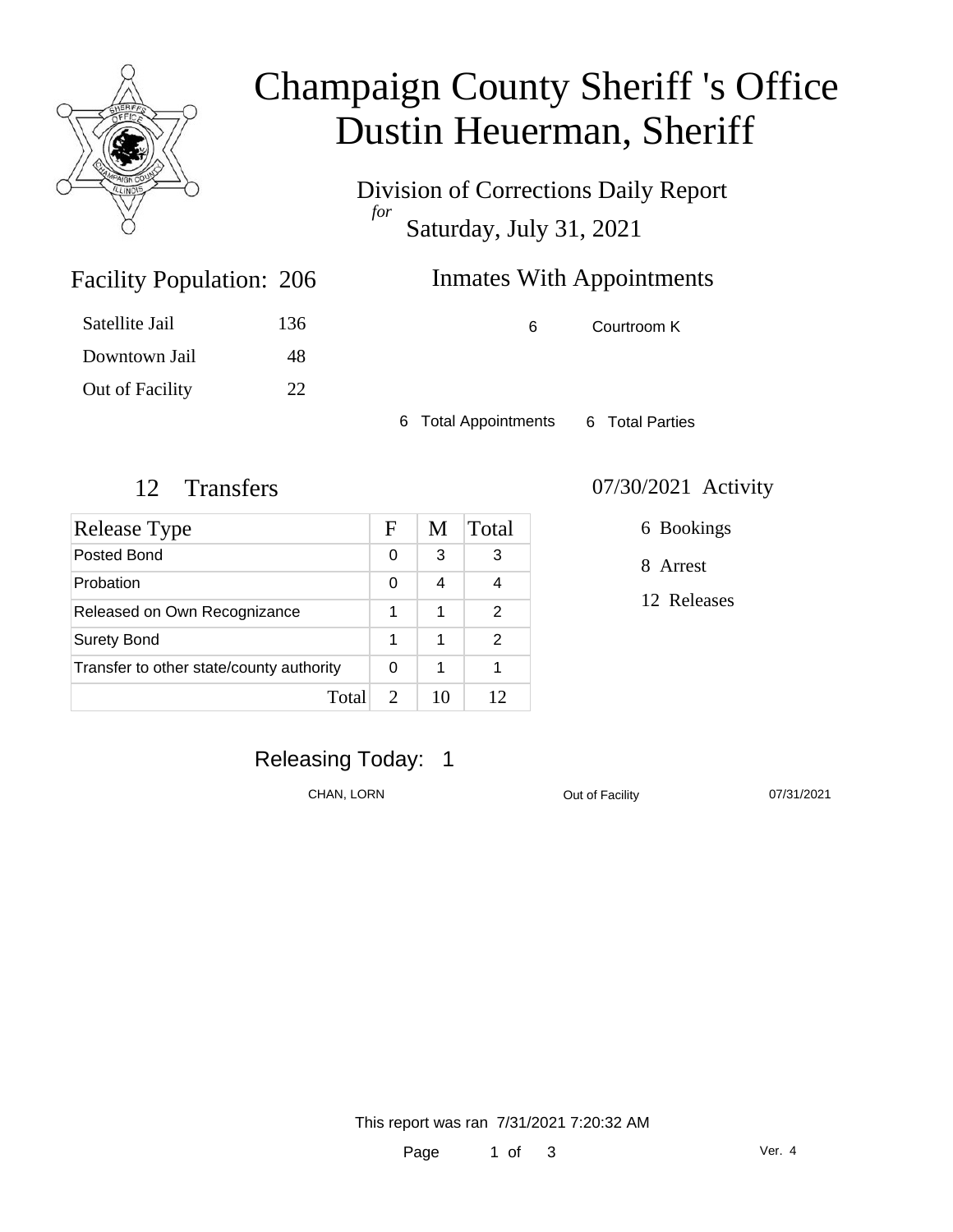

# Champaign County Sheriff 's Office Dustin Heuerman, Sheriff

Division of Corrections Daily Report *for* Saturday, July 31, 2021

#### Custody Status Count

- Electronic Home Dentention 20
	- Felony Arraignment 5
		- Felony Other 2
	- Felony Pre-Sentence 4
		- Felony Pre-Trial 127
	- Felony Pre-Trial DUI 1
	- Felony Sentenced CCSO 10
	- Felony Sentenced IDOC 7
		- Hold Sentenced IDOC 4
	- Misdemeanor Arraignment 4
		- Misdemeanor Pre-Trial 3
			- Petition to Revoke 4
			- Remanded to DHS 13
				- Traffic Pre-Trial 1
		- Traffic Sentenced CCSO 1
			- Total 206

This report was ran 7/31/2021 7:20:32 AM